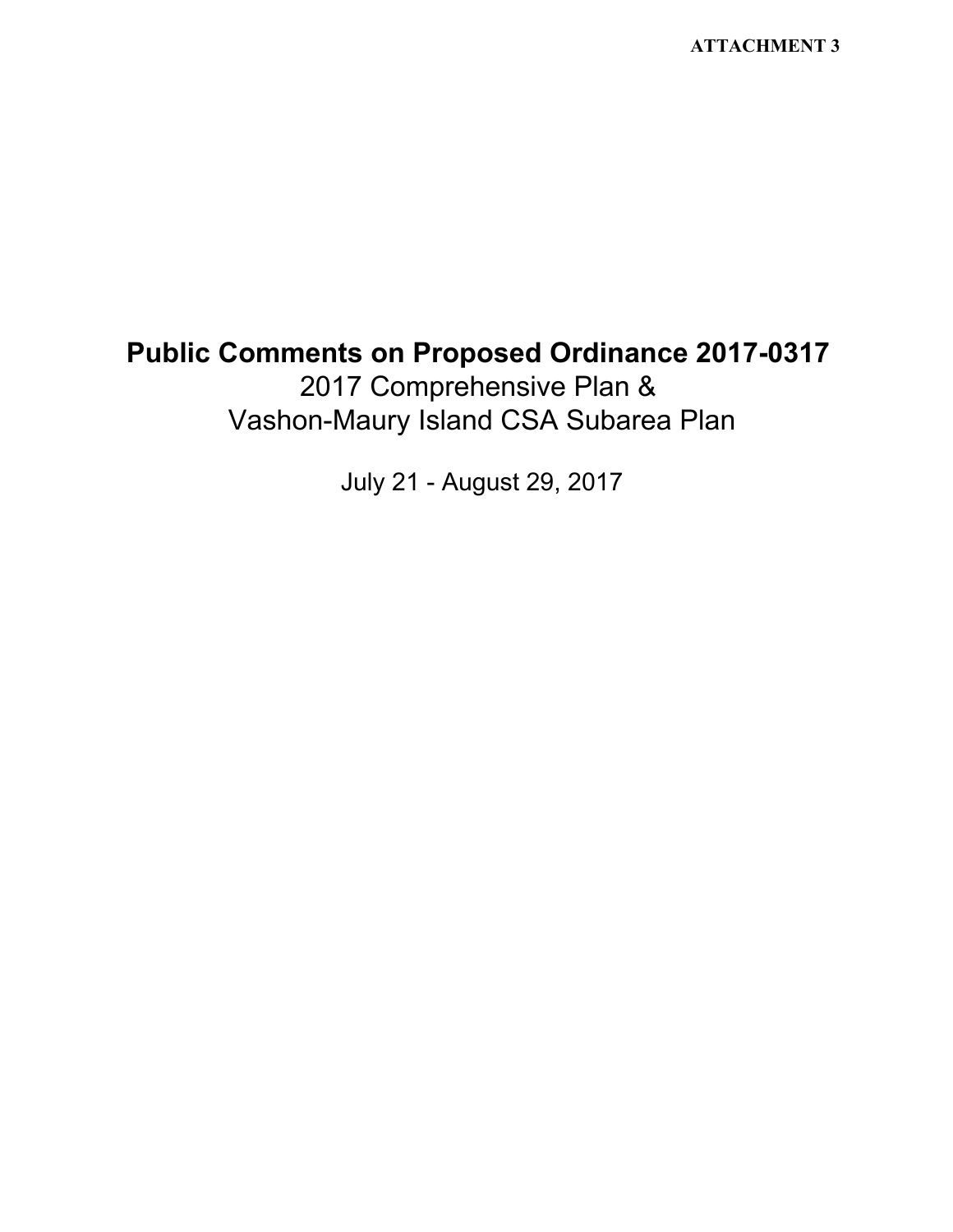| From:    | Doug Kelbaugh                     |
|----------|-----------------------------------|
| Sent:    | Tuesday, August 22, 2017 1:25 PM  |
| To:      | CouncilCompPlan                   |
| Subject: | Vashon SDO for Affordable Housing |

Dear Commissioners,

As a 20-year owner of Land on Vashon, an architect and urban planner, and a professor of architecture and urban planning (formerly at UW), I write in support of the proposed SDO for affordable housing in Vashon Center.

I think and believe that it's a timely, compassionate and sensible initiative that will benefit the entire community.

We happen to have a vacant parcel within the proposed SDO that has enough water shares to build up to 25 affordable housing units.

We will lean toward selling it to a buyer who intends to build affordable housing.

In 1985, my former firm was awarded one of the few affordable housing projects to win a National AIA Honor Award in the last half-century. It was 21 units are a similar size parcel. Such a project could be an asset on Vashon.

I hope you see fit to pass this ordinance. Thank you for all attention given this letter. Sincerely, Doug

Doug Kelbaugh FAIA Emil Lorch Collegiate Professor of Architecture and Urban Planning and Dean Emeritus Taubman College of Architecture & Urban Planning University of Michigan 2000 Bonisteel Blvd., Ann Arbor, MI 48109-2069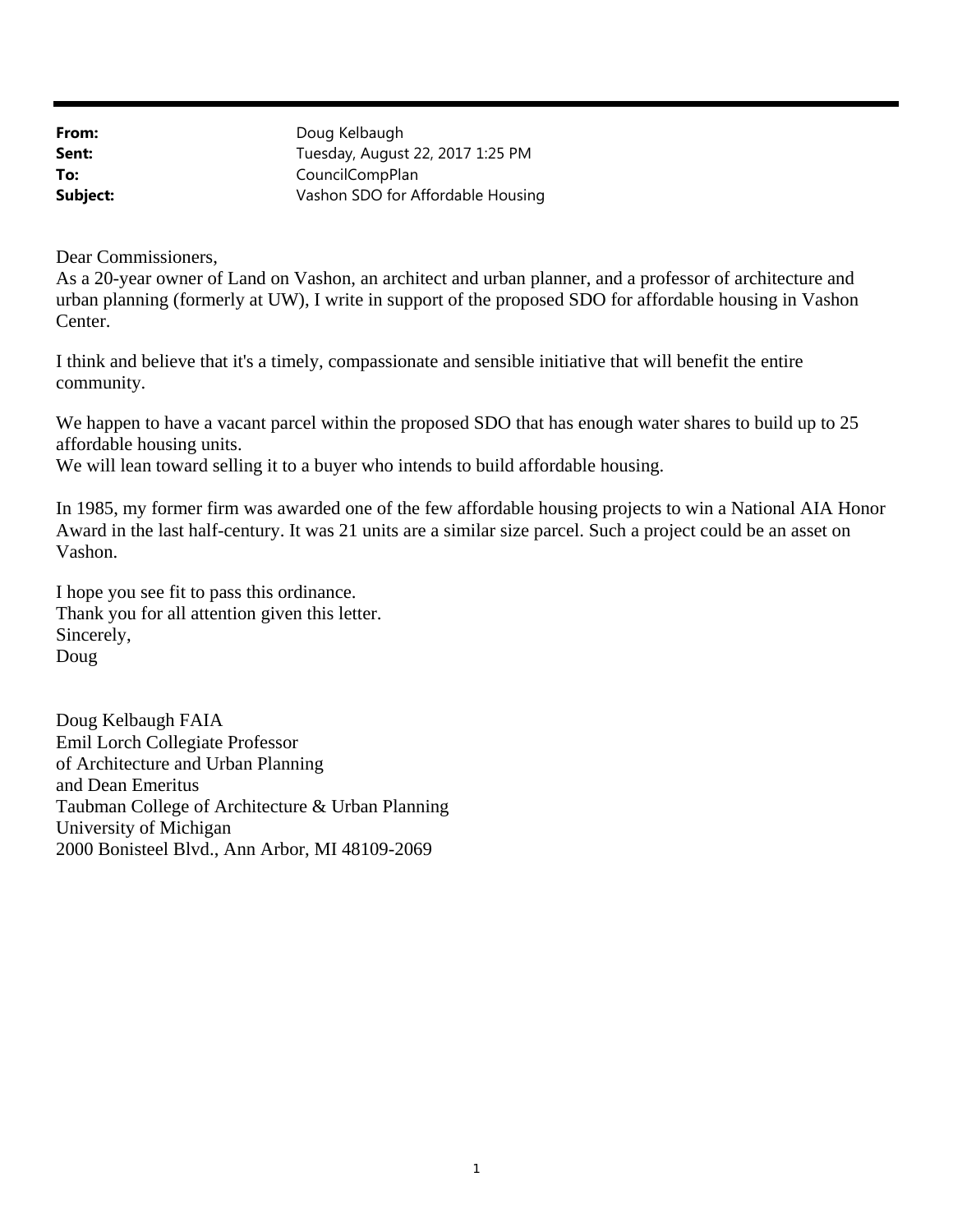**From: Sent: To: Subject:** Frank Jackson Wednesday, August 16, 2017 11:51 PM CouncilCompPlan; McDermott, Joe; Constantine, Dow Initial comments on the Vashon Plan proposed ordinance (2017-0317.pdf)

King County Council, Council Chair Joe McDermott, County Executive Dow Constantine:

Thank you for the opportunity to comment on the Vashon Plan proposed ordinance (2017‐0317.pdf).

Vashon's public comments overwhelmingly opposed the Special District Overlay (SDO) and density incentives ... for very good reasons. It is surprising to see the SDO is still in this otherwise admirable proposal.

I've commented with alarm previously regarding the threat to Vashon's water resources that the SDO and developer incentives pose, especially in this hot housing market. Those comments are already in the master public comment record so I won't repeat them. They remain valid.

The proposed addition of an evaluation, after 120 units use the SDO incentive, is a glimmer of hope. See Proposed Ordinance 2017‐0317.pdf Section 3, E. 1 line 173. But the evaluation seems flawed as currently described, and it seems unrealistic to think that the provisions will actually take place.

One wonders how it will be possible to implement a reasonable evaluation, and what the cost of the evaluation might be. That cost is not addressed in the Fiscal Note or the Fiscal Note Supplement.

A further un-recognized fiscal impact is in Section 3, C 7. For example, on lines 91 and 92: "All future resident incomes shall be verified by the department of community and human services in accordance with federal, state and county standards;". To do this verification for all units would require verification both initially and every time a residential unit is vacated and a new renter applies. That important verification seems to have little chance of happening, especially since no funds are identified for the task and there are significant disincentives for a developer to pursue it.

There is still little opportunity for public input on specific projects . Proposed Ordinance 2017‐0317.pdf Section 3, D.2.b line 159 proposes a meeting, not to take public comments but to provide information and answer questions. Presumably all evaluation is done by King County staff, which did not adequately address public concerns during the development of the draft Vashon Plan. That is evident in the public comments during the final public comment period, with 107 opposing the SDO compared to 8 supportive comments. The most pressing concerns on Vashon are water availability and ferry system capacity. Ferry capacity is not even mentioned as being part of the evaluation. (See lines 165‐170, Section 3, E 1.)

While the addition of an evaluation of the SDO density incentive proposal after 120 units provides hope of a more realistic plan, the proposal remains deeply flawed and unlikely to find public support on Vashon. The community strongly supports creating affordable housing through other avenues and has a history of accomplishing that. Currently 38% of residential units in the large Vashon rural town area are subsidized housing. A new project on Gorsuch Road is poised to raise that to 43%. There is also a lot of affordable housing that is not subsidized. The petition submitted with 170 signatures lays out one better approach to creating even more affordable housing. Several other alternatives have also been proposed.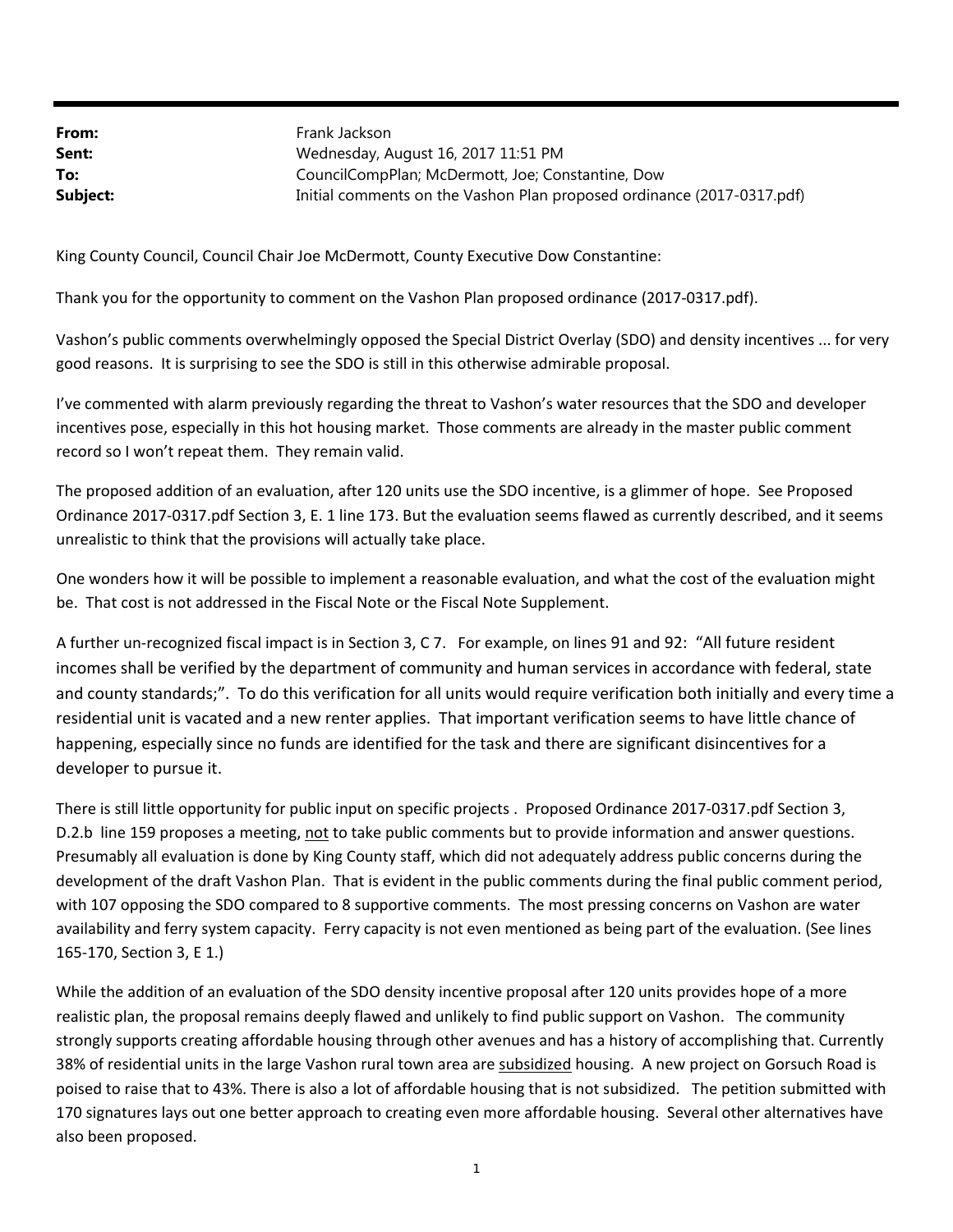We can meet our affordable housing need without the SDO. By eliminating the unpopular and ill-advised SDO and developer density incentives (New Section 3), this will be a good plan that the community will support. Otherwise I fear we can expect even more severe water and ferry problems in Vashon's future. And there will be absolutely no comfort in saying "we told you so."

Thank you for considering these comments.

Frank Jackson, P.E.

 Former Water District 19 Commissioner (1984‐1990 and 2004‐2010) and current Member of Vashon Groundwater Committee . These comments are my personal comments of course.